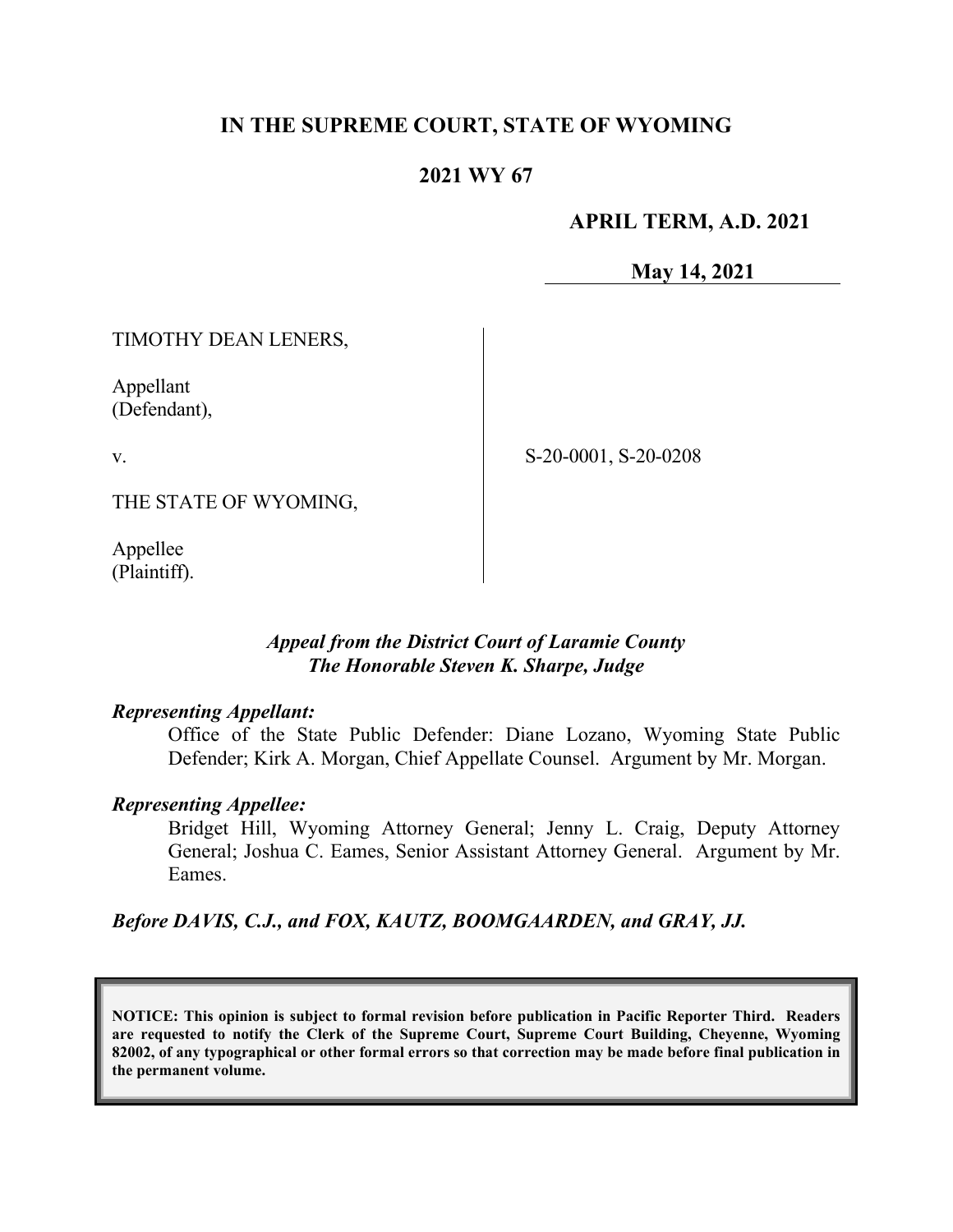## **GRAY, Justice.**

[¶1] A jury found Timothy Leners guilty of attempted second-degree murder after shooting Christopher Trout, despite Mr. Leners' claim he shot in self-defense. He appeals, alleging ineffective assistance of counsel and prosecutorial misconduct. We affirm because the overwhelming evidence of guilt presented at trial precludes the conclusion that the alleged errors were prejudicial.

#### *ISSUES*

[ $\llbracket$ 2] The issues<sup>[1](#page-1-0)</sup> are:

- 1. Did the district court err in denying Mr. Leners' motion for a new trial due to ineffective assistance of counsel?
- 2. Did prosecutorial misconduct deny Mr. Leners a fair trial?

We combine these issues in our discussion because Mr. Leners' failure to demonstrate prejudice is dispositive of both claims.

## *FACTS*

[¶3] On December 23, 2017, Timothy Leners packed his belongings in Walmart bags, left his wife and four children, and drove from Fremont, Nebraska, to Cheyenne, Wyoming. In the early morning hours that day, his "soulmate," Joyce Trout, invited him to the apartment where she lived with her husband, Chris Trout, and her nine-year-old daughter.[2](#page-1-1)

[¶4] Mr. Leners arrived in Cheyenne in the late afternoon. He planned to oust Mr. Trout from the apartment, move in, and begin life anew with Mrs. Trout. The reunion did not go as planned. By the end of the day, Mr. Leners had shot Mr. Trout in the center of his chest. Mr. Leners, charged with attempted second-degree murder, claimed he shot in self-defense. Additional facts are set forth in the discussion of the issues.

## **A. The Trial**

<span id="page-1-0"></span> $<sup>1</sup>$  Mr. Leners raises a third issue challenging the award of restitution to the victim. The State concedes</sup> this error, and we remand to the district court for the limited purpose of determining the proper amount of restitution.

<span id="page-1-1"></span> $<sup>2</sup>$  A little over two weeks earlier, Mrs. Trout had ended her eight-month relationship with Mr. Leners. She</sup> and her daughter had been living with him in Fremont. Unknown to Mr. Leners, Mrs. Trout had called her estranged husband, Mr. Trout, to come to Fremont. Mr. Trout went to Nebraska, retrieved his wife and daughter, and they returned to Cheyenne where they rented an apartment.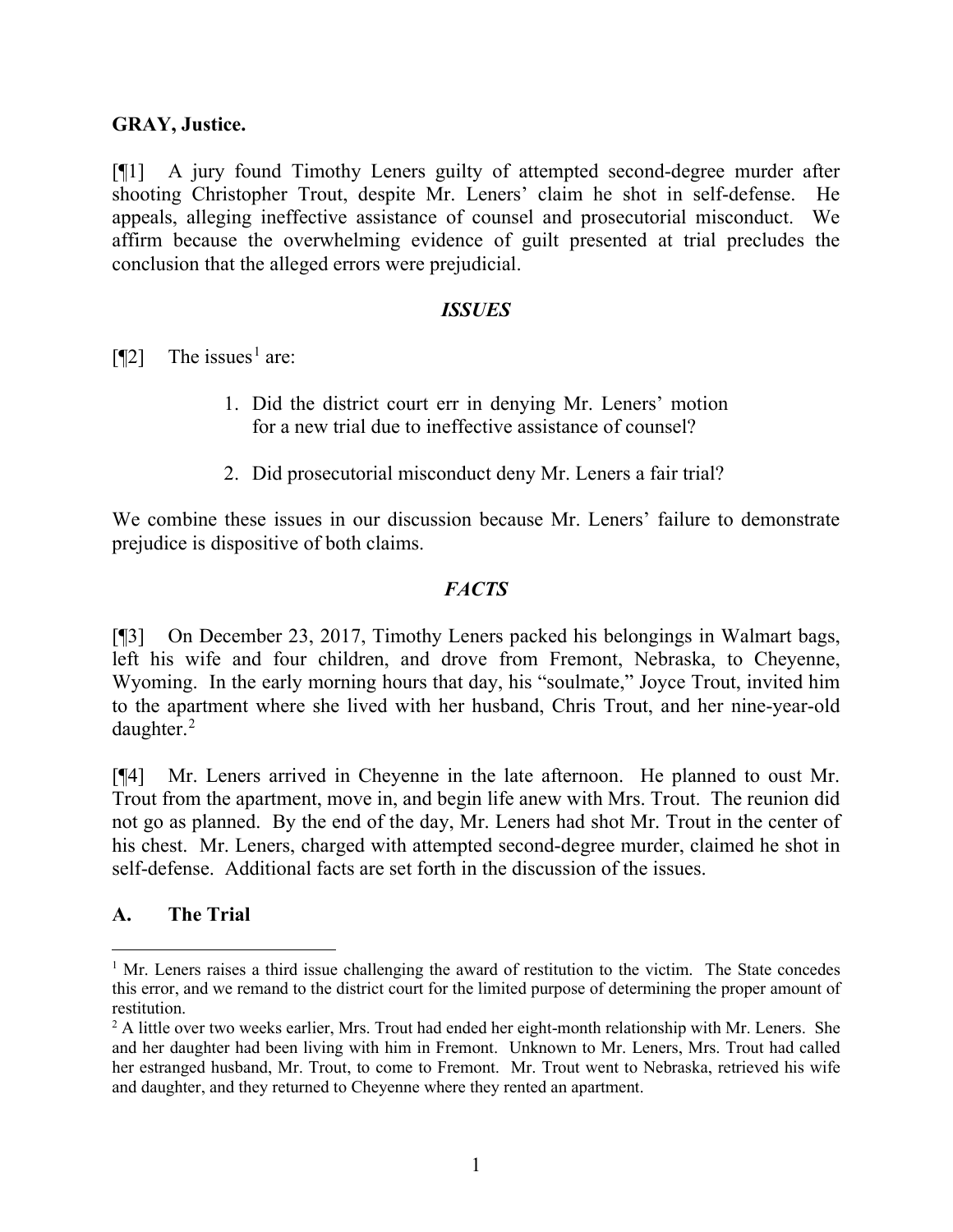[¶5] Mr. Leners' four-day trial began on May 7, 2019. The State presented the testimony of ten witnesses and an abundance of physical evidence. The evidence included the complete videotaped interview of Mr. Leners, conducted by Detectives Hickerson and Peterson, and the complete audio recording from Mr. Leners' cell phone which he had set to record shortly after he arrived at the Trouts' apartment. It continued to record through the shooting and the arrival of the police.

[¶6] The evidence leading up to the shooting was largely uncontroverted. Mr. Leners showed up on the doorstep of the Trouts' apartment around 5:00 p.m. He knew that Mr. Trout was not receptive to his arrival because he had spoken with Mr. Trout by cell phone on his way to Cheyenne. Mr. Leners, Mrs. Trout, and Mr. Trout sat down at the kitchen table to talk over the situation. After lengthy discussion, Mr. Trout left the apartment to run some errands. While he was gone, Mr. Leners began to move his belongings into the apartment. About this time, Mr. Trout's adult daughter, Kyla, who lived across a driveway, came to the apartment. Kyla confronted Mr. Leners about his moving into the apartment occupied by her father and Mrs. Trout, who were still married. After Kyla left, Mr. Leners complained to Mrs. Trout about what he perceived to be Kyla's disrespect. When Mrs. Trout defended Kyla, the two of them engaged in a heated argument. In the meantime, Kyla returned to her apartment and called Mr. Trout. She told him that Mr. Leners was moving in and he needed to come home right away. Then, she called the police to report that a suspicious person was in the Trouts' apartment.

[¶7] At this point, Mr. Trout's testimony and Mr. Leners' version of events (as given to the police) diverge. According to Mr. Trout, he immediately returned home to find the doors locked. As he inserted his key, he could hear Mr. Leners and Mrs. Trout yelling at each other. As he entered the apartment, Mr. Trout joined the argument, repeatedly commanding Mr. Leners to leave. Mr. Trout recounted:

> Then we got into a little pushing match. And I opened the door and took some of his stuff and put it outside. . . . It was dark, and it was snowing. To the best of my knowledge, he took his stuff and went back to his pickup. . . .

> I go back in the house and grab up some of his stuff and was setting it outside. . . . Then he came back from his pickup with a gun and was holding the gun out . . . . I started backing away. . . . I slipped on the ice and fell on my back. Next thing I know, he's got the gun pointed down . . . onto my chest. I luckily somehow got the clip out of it. I had a hold of the slide . . . hard enough that the shell never ejected out of the weapon. . . . [Mr. Leners] had one leg on either side of [me] . . . [as] I was laying with my head up against the brick wall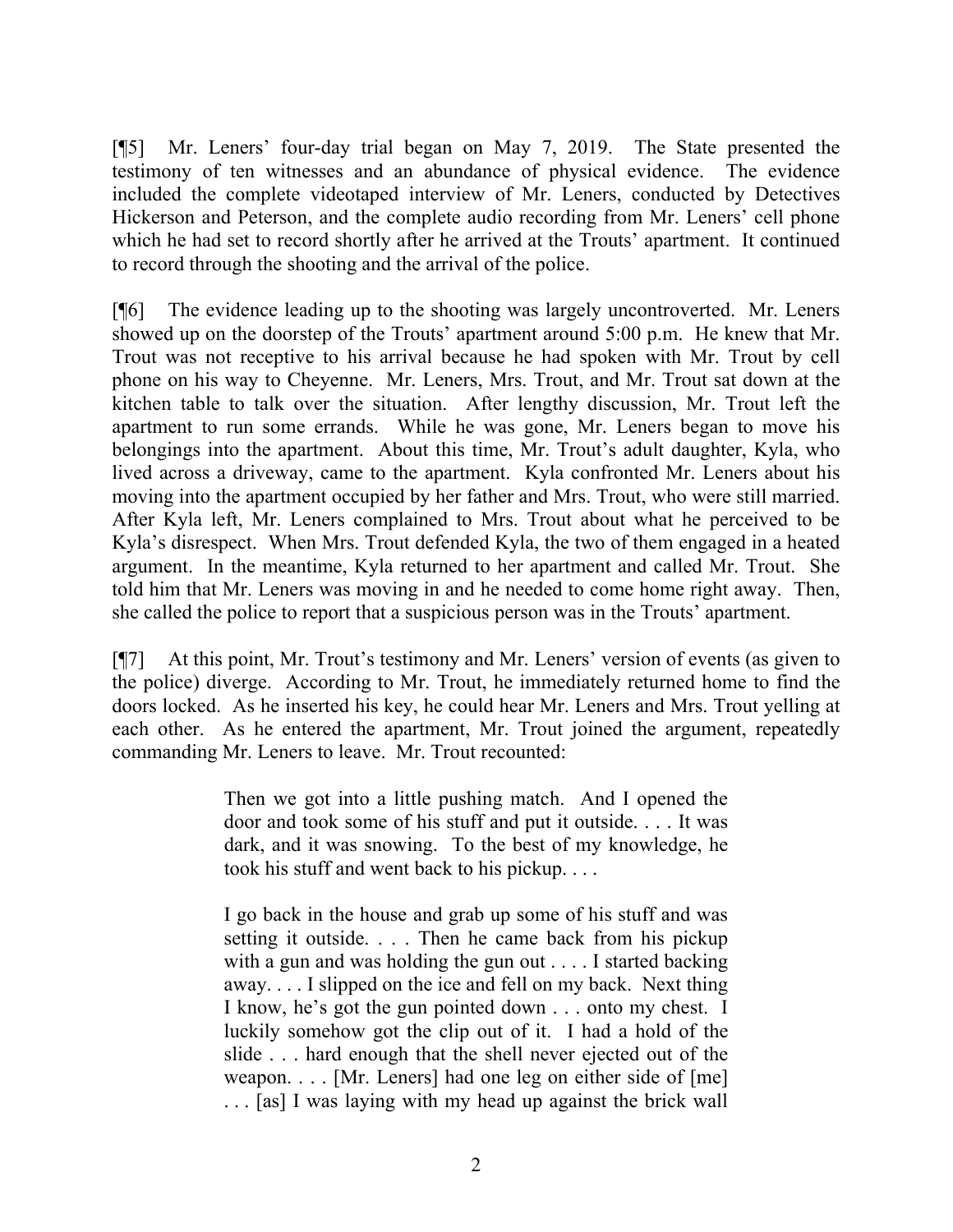$\ldots$  [and with] [m]y back . . . on the concrete . . . . [Mr. Leners] was trying to get [the gun] away from me. . . . All I heard was the gun going off and [the bullet] going through my chest.

[¶8] In the police interview, Mr. Leners told Detective Hickerson that while he was arguing with Mrs. Trout, suddenly "the [front] door flew open and [Mr. Trout] was ON me like THAT." Mr. Trout was "hitting," "jabbing," and "picked this big chair up" to throw it at Mr. Leners' head. (Later in the interview, Mr. Leners said Mr. Trout picked up his duffel bag to throw at him.) Mr. Leners said he tried to get out the door, but Mr. Trout would not let him out. During this time, Mr. Trout was "pounding" on him and "beating the crap out" of him. The front door was open and "somehow" Mr. Trout and Mr. Leners ended up outside. (Later in the interview, he said they fell out the door when Mr. Trout jumped him.) Mr. Leners said he hit the ground face down and they began "rolling around" while Mr. Trout hit and punched him.

[¶9] Mr. Leners said that Mrs. Trout had told him that Mr. Trout always carried at least three firearms. Given that knowledge and Mr. Trout's threats during the earlier conversation between Mr. Leners, Mr. Trout, and Mrs. Trout, [3](#page-3-0) Mr. Leners said he believed that his life was in danger and pulled out his gun. According to Mr. Leners, Mr. Trout grabbed for the gun and as the two men struggled for the weapon, Mr. Leners saw the gun was pointed at Mr. Trout's shoulder and he pulled the trigger. Mr. Leners said, "When I got him in the shoulder," we were "on the pavement" and his shoulder "was against the wall." He said, "I couldn't get the gun away from him." "*I never got on top of him.*" (Emphasis added.) (At this point in the interview, Mr. Leners had not been told that both Mr. Trout and Mrs. Trout had independently told the police that Mr. Leners was on top of Mr. Trout when he shot down, hitting Mr. Trout in the chest.)

[¶10] Other evidence presented to the jury revealed that Mrs. Trout, who had witnessed the shooting,<sup>[4](#page-3-1)</sup> called 911 before going into the apartment and returning with her gun. She pointed the gun at Mr. Leners, who had remained at the front of the apartment to retrieve his things. She ordered him to get away. Mr. Leners went to his truck and placed his gun on the rail. In Mr. Leners' cell phone recording, Mr. Leners can be heard working his breathing from calm to labored as he called 911. Breathlessly, Mr. Leners reported, "I had to use my handgun to get a guy to quit beating the shit out of me."

<span id="page-3-0"></span><sup>&</sup>lt;sup>3</sup> During that conversation, after Mrs. Trout said she loved Mr. Leners, Mr. Trout told Mr. Leners, "Congratulations," "I love her," "[y]ou f\*\*\* her up any more than she's already f\*\*\*\*\* up," "I will f\*\*\*\*\*\* kill you" and "they will never, ever find you."

<span id="page-3-1"></span><sup>&</sup>lt;sup>4</sup> Mrs. Trout did not testify at trial. This was known to the jury through the testimony of Officer Mair and Mr. Leners' police interview.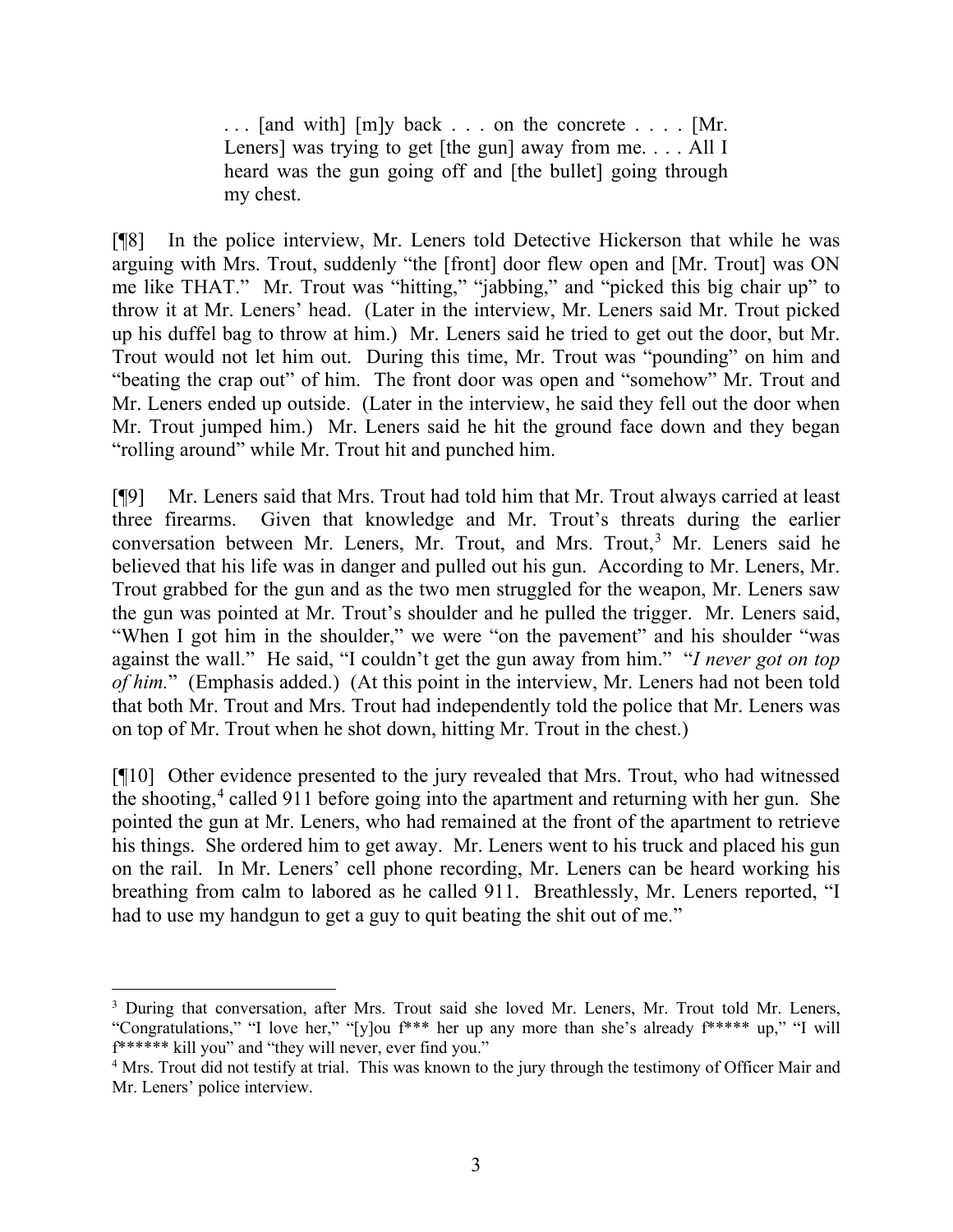[¶11] After the police arrived, Mr. Leners was taken to the Cheyenne Police Department where the videotaped interview was conducted. *Supra* **[** 5. At the end of the interview, Mr. Leners was placed in custody and was later charged with attempted second-degree murder.

[¶12] On the third day of trial, the State produced Exhibit 50—an audio recording with excerpts of several calls Mr. Leners had recorded on his cell phone prior to arriving in Cheyenne. The calls comprising the exhibit were contained in a late-received supplemental report prepared by Detective Hickerson. The exhibit itself was created by Detective Hickerson the night before it was introduced at trial. The excerpts included recordings where Mr. Leners called Mr. Trout a troll, rapist, and pig. In two of the calls, he expressed a desire to kill Mr. Trout and a willingness to kill anyone who got in the way of his happiness with Mrs. Trout. The phone calls were detailed and graphic.

[¶13] The jury rejected Mr. Leners' claim of self-defense and convicted him of attempted second-degree murder. He was sentenced to between twenty-five and thirtyfive years in prison. This appeal followed.

# **B. Motion for New Trial/Post-Trial Rule 21 Hearing**

[¶14] Mr. Leners filed a motion for a new trial pursuant to Wyoming Rule of Appellate Procedure 21, claiming ineffective assistance of counsel. The motion was based on defense counsel's failure to properly object to discovery violations and the submission of Exhibit 50 at trial.

[¶15] On February 21, 2018, the district court entered its Criminal Case Management Order. The order, in part, required both parties to file and serve on the opposing party, "No later than fifteen (15) days prior to trial . . . b) A list, with description, of all exhibits the party intends to offer at trial."

[¶16] During discovery, on May 23, 2018, the State provided a Subsequent Certificate of Discovery which contained one hundred pages of information that defense counsel could download from the district attorney's office server. These pages included Detective Hickerson's initial report of his investigation. The report stated Detective Hickerson had received a "partial download" of Mr. Leners' cell phone contents and added:

> The contents of [Mr.] Leners' phone was quite extensive. Due to the length of the documented information from the phone, a separate, supplemental report was completed to document the relevant information obtained from the phone. Refer to the supplemental report title, "Contents of Timothy Leners' Cellular Phone" for additional information.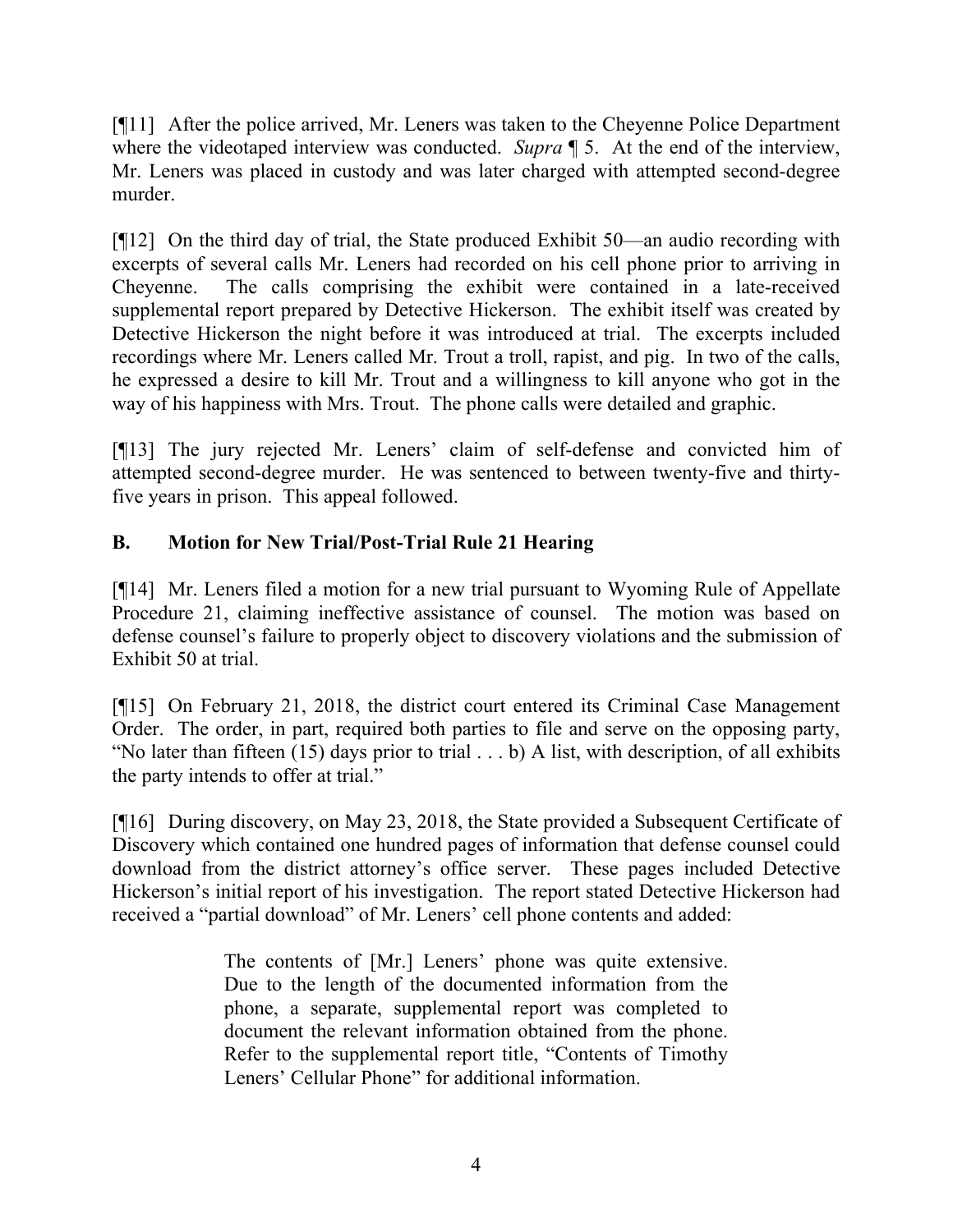This supplemental report was not included in the one hundred pages provided to defense counsel on May 23, 2018.

[¶17] It was not until Sunday, May 5, 2019—two days before trial—that defense counsel realized the State had not provided the supplemental report. After defense counsel inquired, the State provided the supplemental report, attaching it to an e-mail. The supplemental report contained text messages and telephone calls which Detective Hickerson perceived to be important. It also contained summaries of some of these, and other general observations.

[¶18] Mr. Leners claimed ineffective assistance of counsel based on two grounds. First, with regard to the supplemental report, he alleged his defense counsel was ineffective in failing to follow up until two days before trial and in failing to object to its late production in violation of the court's Criminal Case Management Order. Second, he asserted defense counsel failed to object to the introduction of Exhibit 50, which contained the damning excerpts of telephone conversations Mr. Leners recorded before the night of the shooting. The district court held a hearing on the motion on July 16, 2020.

[¶19] After the hearing, the district court denied the Rule 21 motion, finding that Mr. Leners had not demonstrated that any potential error by counsel rendered the verdict unworthy of confidence or that the result of the trial would have been different. Mr. Leners challenges this conclusion on appeal.

[¶20] Mr. Leners also claims, for the first time on appeal, that the State's failures to follow the court's discovery and case management orders regarding the production of Detective Hickerson's supplemental report and Exhibit 50 constitute prosecutorial misconduct which resulted in prejudicial error.

# *STANDARD OF REVIEW*

## **A. Ineffective Assistance of Counsel**

[¶21] Mr. Leners' Rule 21 claim of ineffective assistance of counsel "present[s] mixed questions of law and fact that we review de novo." *Mills v. State*, 2020 WY 14, ¶ 19, 458 P.3d 1, 9 (Wyo. 2020) (citations omitted). "To prevail on an ineffective assistance claim, a defendant must show that his trial counsel rendered constitutionally deficient performance and that absent that deficiency, a reasonable probability exists that he would have enjoyed a more favorable verdict." *Bittleston v. State*, 2019 WY 64, ¶ 31, 442 P.3d 1287, 1295 (Wyo. 2019) (quoting *Wall v. State*, 2019 WY 2, ¶ 39, 432 P.3d 516, 527 (Wyo. 2019)). "The failure to make the required showing of either deficient performance or prejudice will result in a finding that counsel was not ineffective." *Weston v. State*,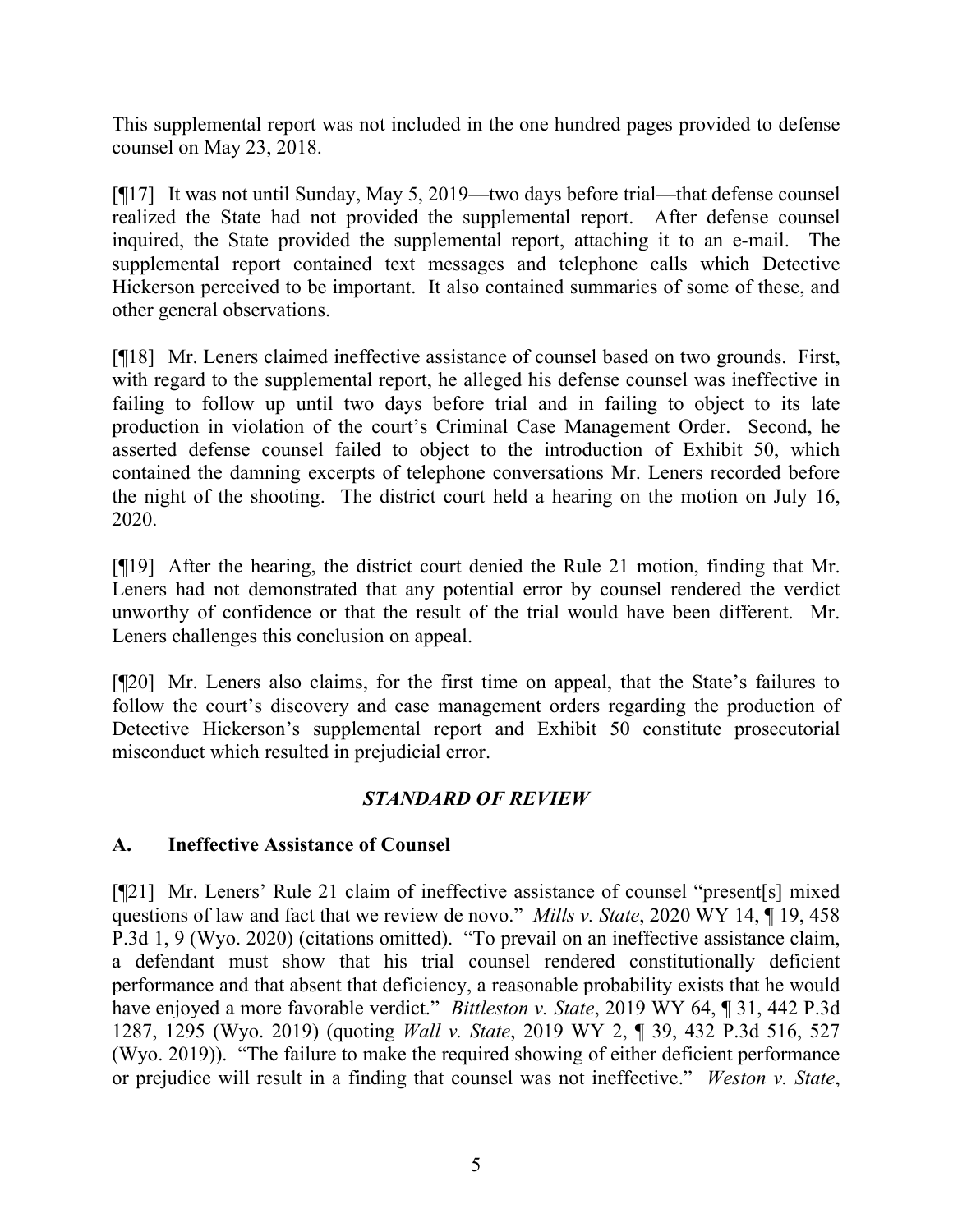2019 WY 113, ¶¶ 34–35, 451 P.3d 758, 768 (Wyo. 2019) (quoting *Osborne v. State*, 2012 WY 123, ¶ 19, 285 P.3d 248, 252 (Wyo. 2012)).

> [A] court need not determine whether counsel's performance was deficient before examining the prejudice suffered by the defendant as a result of the alleged deficiencies. . . . If it is easier to dispose of an ineffectiveness claim on the ground of lack of sufficient prejudice, which we expect will often be so, that course should be followed.

*Fairbourn v. State*, 2020 WY 73, ¶¶ 61–62, 465 P.3d 413, 428 (Wyo. 2020) (quoting *McNaughton v. State*, 2016 WY 112, ¶ 12, 384 P.3d 276, 278 (Wyo. 2016) (quoting *Sen v. State*, 2013 WY 47, ¶ 39, 301 P.3d 106, 121 (Wyo. 2013))).

## **B. Prosecutorial Misconduct**

[¶22] Mr. Leners claims the State's violations of the district court's discovery and case management orders constitute prosecutorial misconduct that materially prejudiced his defense. Defense counsel did not object to late-provided discovery or the introduction of Exhibit 50. We therefore review for plain error. *Hicks v. State*, 2021 WY 2, ¶ 10, 478 P.3d 652, 657 (Wyo. 2021).

[¶23] "Plain error exists if the alleged error: (1) 'clearly appears in the record'; (2) 'clearly and obviously violates a clear and unequivocal rule of law'; and (3) affects a defendant's 'substantial right to his material prejudice.'" *Grater v. State*, 2020 WY 102, ¶ 7, 468 P.3d 1116, 1118 (Wyo. 2020) (citations omitted). "Failure to establish each element . . . precludes a finding of plain error." *Lewis v. State*, 2018 WY 136, ¶ 13, 430 P.3d 774, 777 (Wyo. 2018) (quoting *Jackson v. State*, 891 P.2d 70, 74 (Wyo. 1995)). "Where appropriate, we address the prejudice element of the plain error test first, without addressing whether there has been a violation of a clear and unequivocal rule of law." *Id.*; *Nielsen v. State*, 2018 WY 132, ¶ 23, 430 P.3d 740, 748 (Wyo. 2018); *Dumas v. State*, 2018 WY 120, ¶ 28, 428 P.3d 449, 456 (Wyo. 2018); *Miller v. State*, 2015 WY 68, ¶ 8, 350 P.3d 264, 266 (Wyo. 2015).

[¶24] Both prosecutorial misconduct and plain error require an appellant to establish material prejudice to warrant reversal. *Bogard v. State*, 2019 WY 96, ¶ 71, 449 P.3d 315, 332 (Wyo. 2019). "[T]he appellant must establish he suffered material prejudice from the error by demonstrating it is reasonably probable he would have received a more favorable verdict if the error had not been made." *Weston*, ¶¶ 34–41, 451 P.3d at 768–69 (citing *Sindelar v. State*, 2018 WY 29, ¶ 20, 416 P.3d 764, 770 (Wyo. 2018) (plain error); *Farrow v. State*, 2019 WY 30, ¶ 72, 437 P.3d 809, 827 (Wyo. 2019) (ineffective assistance of counsel)); *see also Bogard*, ¶¶ 71–72, 449 P.3d at 332 (prosecutorial misconduct). Mr. Leners, therefore, "must show prejudice under 'circumstances which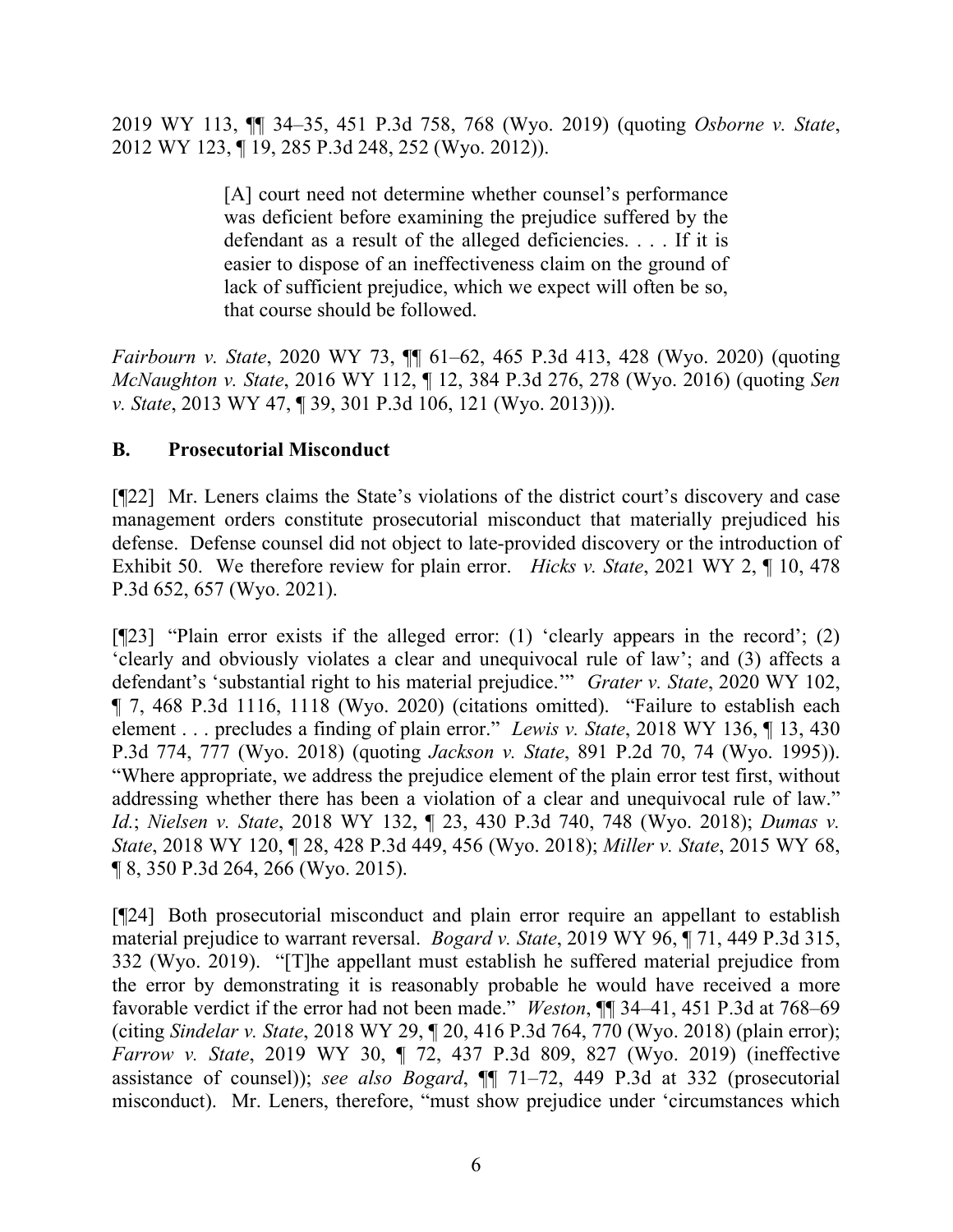manifest inherent unfairness and injustice or conduct which offends the public sense of fair play.'" *McGinn v. State*, 2015 WY 140, ¶ 13, 361 P.3d 295, 299 (Wyo. 2015) (quoting *Phillips v. State*, 2007 WY 25, ¶ 8, 151 P.3d 1131, 1134 (Wyo. 2007)).

## *DISCUSSION*

[¶25] The dispositive element for both Mr. Leners' claim of ineffective assistance of counsel and prosecutorial misconduct is prejudice. On his claim of prosecutorial misconduct, Mr. Leners urges this Court to shift the burden to the State to show the admission of the evidence was not prejudicial. He cites to the concurring opinions in *Schreibvogel v. State*, 2010 WY 45, ¶ 54, 228 P.3d 874, 890–91 (Wyo. 2010) (Voigt, C.J., concurring) and *McGinn*, ¶ 47, 361 P.3d at 305–06 (Fox, J., and Kite, J. (Ret.), concurring). We do not address shifting the burden here, where our review of Mr. Leners' prosecutorial misconduct claim is for plain error.<sup>[5](#page-7-0)</sup>

[¶26] The fact Mr. Leners shot Mr. Trout is undisputed. The questions are whether the State's failure to timely provide the supplemental report of Mr. Leners' telephone conversations and the admission of Exhibit 50, without objection, prejudiced his claim of self-defense. While we do not condone the performance of the prosecution or the defense, neither the late production of the supplemental report nor the admission of Exhibit 50 prejudiced Mr. Leners. The physical and recorded evidence defeated any claim of prejudice at trial.

[¶27] Mr. Trout, as recounted above, testified that he was on his back when Mr. Leners shot him. Responding Officer Mair testified that he spoke with Mrs. Trout at the scene. She told him that Mr. Trout was on his back when he was shot.

*McGinn*, ¶ 43, 361 P.3d at 304–05 (Fox, J., and Kite, J. (Ret.), concurring) (footnote omitted).

<span id="page-7-0"></span><sup>5</sup> While the concurrence in *McGinn* would have shifted the burden, it pointed out that even were the burden to shift, it would not shift under a plain error analysis:

Federal courts distinguish between the burden of showing harmless error under F.R.Cr.P. 52(a), which is imposed on the government, and the burden of showing prejudice occurred under the F.R.Cr.P. 52(b) plain error standard, in which case it "is the defendant rather than the Government who bears the burden of persuasion with respect to prejudice." *United States v. Olano*, 507 U.S. 725, 734, 113 S.Ct. 1770, 1778, 123 L.Ed.2d 508 (1993) (applying the plain error standard). *See also United States v. Fleming*, 667 F.3d 1098, 1103 (10th Cir. 2011) ("[W]hen a defendant fails to object to an allegedly improper statement during trial, we will 'review only for plain error and it is the defendant rather than the Government who bears the burden of persuasion with respect to prejudice.'" (citation omitted)).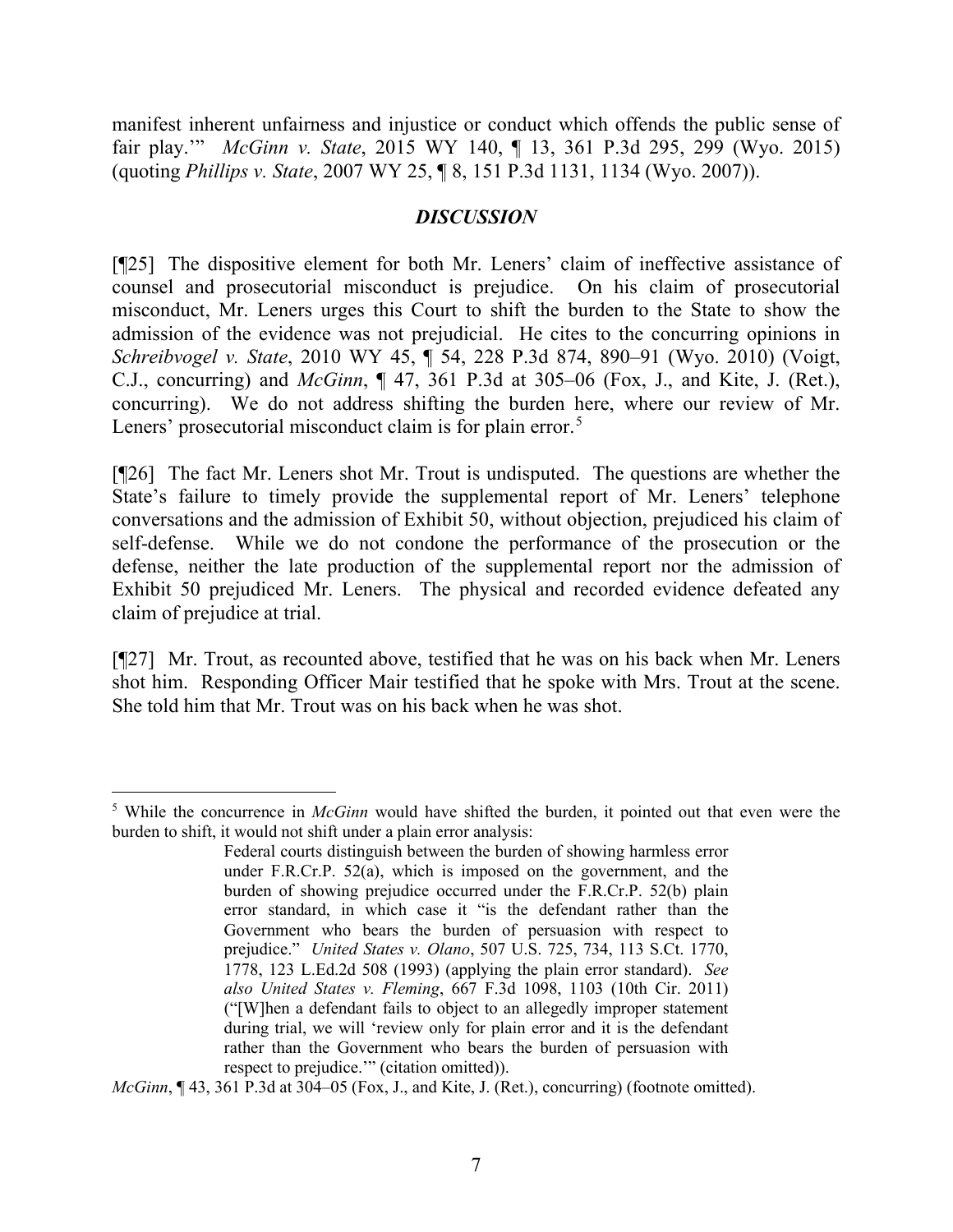$[928]$  In contrast, Mr. Leners told Officer Lewis<sup>[6](#page-8-0)</sup> that Mr. Trout arrived back home while Mr. Leners was moving his belongings back out to his truck. He stated that Mr. Trout immediately attacked him, yelling at him about how he had disrespected his daughter. According to Mr. Leners, Mr. Trout was initially just pushing and shoving but soon grabbed Mr. Leners and threw him to the ground. At that point, Mr. Leners told Officer Lewis that he knew if he went to the ground, he was going to die. He felt his firearm was his only choice, and he had to use it to defend himself.

[¶29] During the police interview, Mr. Leners told several inconsistent stories and none of those were entirely consistent with the version of events he gave to Officer Lewis. First, he said that while he was in the apartment, Mr. Trout immediately attacked him and began beating him "all over" and was hitting him "everywhere." But later in the interview, Mr. Leners said the actual fight did not begin until the two men tumbled outside. Although Mr. Leners repeatedly said he was punched and hit everywhere, when confronted with his lack of injury, he said Mr. Trout never hit his face and the "beating" was more like "close body contact." At one point, Mr. Leners told Detective Hickerson he could not remember how the two men got outside. Later, he said Mr. Trout "jumped him" and he landed face down on the snow. A bit later, however, he told Detective Hickerson that his back hurt from his fall out the door. Mr. Leners did not acknowledge there was a break in the confrontation while Mr. Trout tossed his belongings out the door. However, Mr. Leners inadvertently conceded that point when he told Detective Hickerson that Mr. Trout "had thrown sh<sup>\*\*</sup>t all over the place outside."

[¶30] The cell phone recording tracks Mr. Trout's testimony but does not comport with any of Mr. Leners' differing accounts of what occurred inside the apartment after Mr. Trout arrived home. All of Mr. Leners' versions rely on his description of a severe beating and a fight for his life. However, no part of the cell phone recording supports an inference of dodging or receiving blows. The cell phone recording, likewise, cannot be reconciled with any of Mr. Leners' reports on what occurred outside the apartment. Each version of Mr. Leners' interviews includes that he was punched and hit everywhere and that Mr. Trout threw him to the ground. However, the recording does not support his accounts and only seconds elapse before Mr. Trout yells, "He shot me." Mrs. Trout screams, "Where?" Mr. Trout says, "In the chest."

[¶31] Finally, the recording is clear. Mr. Leners' breathing was normal when, after he shot Mr. Trout, he asked to gather his things and told Mr. Trout to calm down. Moments later, Mr. Leners' efforts to excite his breathing in preparation for his 911 call are unmistakable.

<span id="page-8-0"></span><sup>6</sup> Officer Lewis was the first to testify regarding Mr. Leners' description of the shooting. Officer Lewis testified Mr. Leners was placed in the back seat of a squad car shortly after officers arrived. Mr. Leners said he wanted to tell his side of the story after Officer Lewis informed him of his rights.